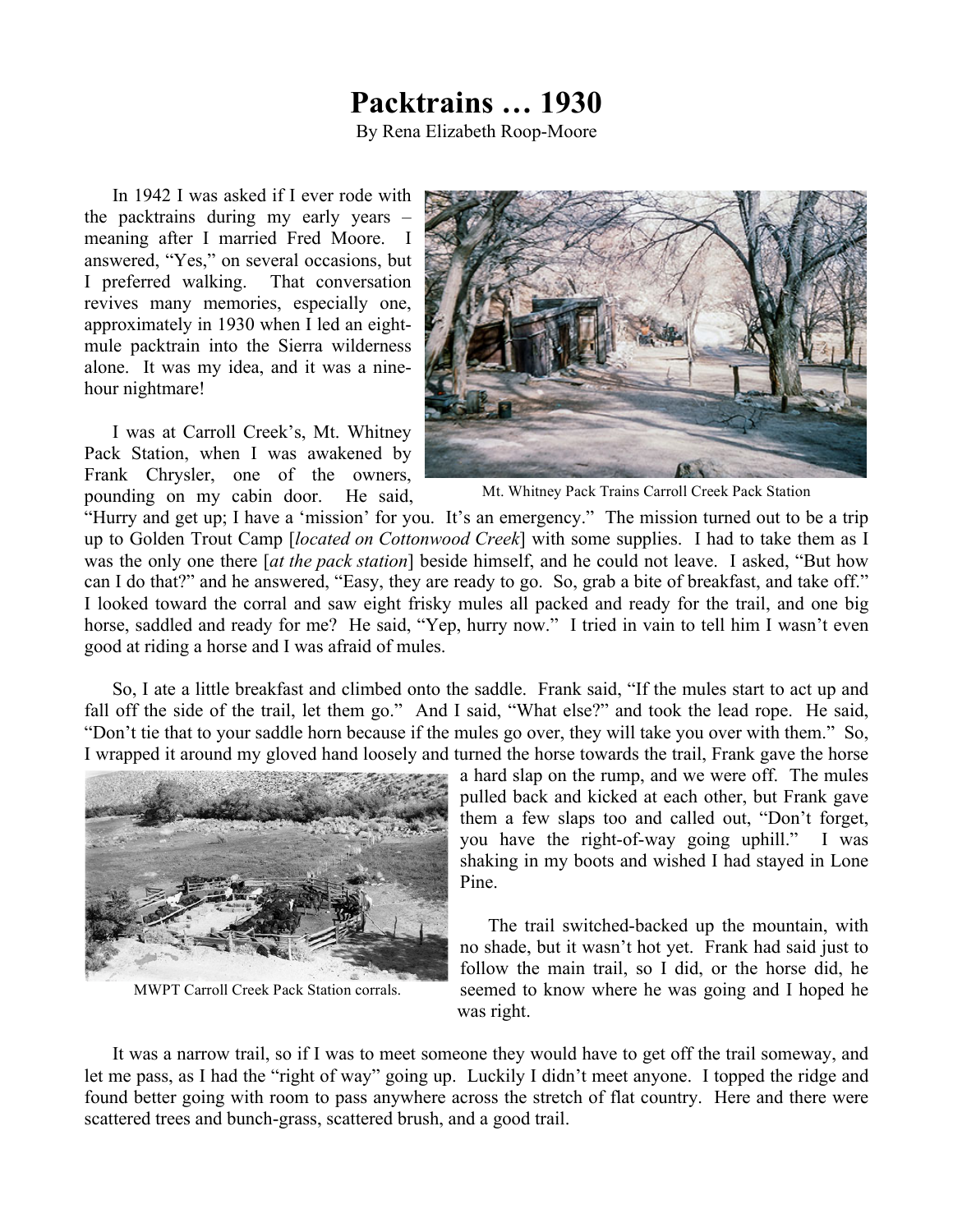About mid-morning, I met three fishermen on horseback, one of them leading a pack-mule. Evidently they knew the rules, as they moved off the trail so I could pass. I said, "Thank you," and went on. They nodded and starred at me and the eight mules, like they couldn't believe it. I am sure I did not look like a cowboy or a packer, or feel like one either!



I tried to relax and ride easy, but the least bit of friction of the mules behind me was terrifying, and I would tense up again. It was a miserable morning in spite of the good trail.

Why I took my comb from my pocket [*I'll never know*]? – to comb thru my hair, but I dropped it. I didn't dare to dismount to pick it up, nor did I dismount to eat lunch. I new I could not get back on this big horse without help.

All afternoon I rode on, relaxing and tensing up, watching ahead for anything that might unseat me or scare the horse or mules. The afternoon was endless. I

Packing up at Mt. Whitney Pack Trains Carroll Creek Pack Station

thought the next rise or turn might show signs of my destination. It couldn't be much further, but the hours dragged by and I was feeling numb and sick.

How could men enjoy this kind of work? As so many seemed to. I wanted my feet on the earth, then I could go anywhere, and enjoy it, and never tire of it. I was a walker and that was for sure. The scenery was beautiful, but I couldn't look at it, as I had to watch the trail and worry.

The sun went down. It would soon be dark. The thought was a shock, I tried to get the horse to go faster, but he had a mind of his own. He was really taking this packtrain in, not me.

So, we went on, slowly in places and a little faster occasionally, and I hung on.

It was getting darker, and I almost panicked. But then, I suddenly saw a light thru the tree. Was it Golden Trout Camp? Or just some fisherman's camp? I held my breath, and gave the horse his head. I could no longer see the trail. I could only stare at the light, hoping it would not disappear. The horse quickened his stride and went down to the corral fence, and there was Billy Horning, waiting. I was never so glad to see anyone. Two other men appeared and I was overcome with relief. I could only say, shakily, "I'm here! I can't believe it!" Billy helped me down, but I couldn't stand up. He helped me to the corral fence, he said, "Take it easy for a few minutes." The other men took charge of the horse and mules. I was stiff and numb, and it was a while before I could walk to the tent they had ready for me, with a cheerful fire and a teakettle of hot water steaming away, on top.

Billy said, "I'll tell Mrs. Cowan you are here and phone Frank. He's been calling now and then and is worried about you." He started away and asked, "Can you make it to the cook-tent alright? Mrs. Cowan has been keeping your supper warm." I assured him I could. Then stretching out on the cot for a